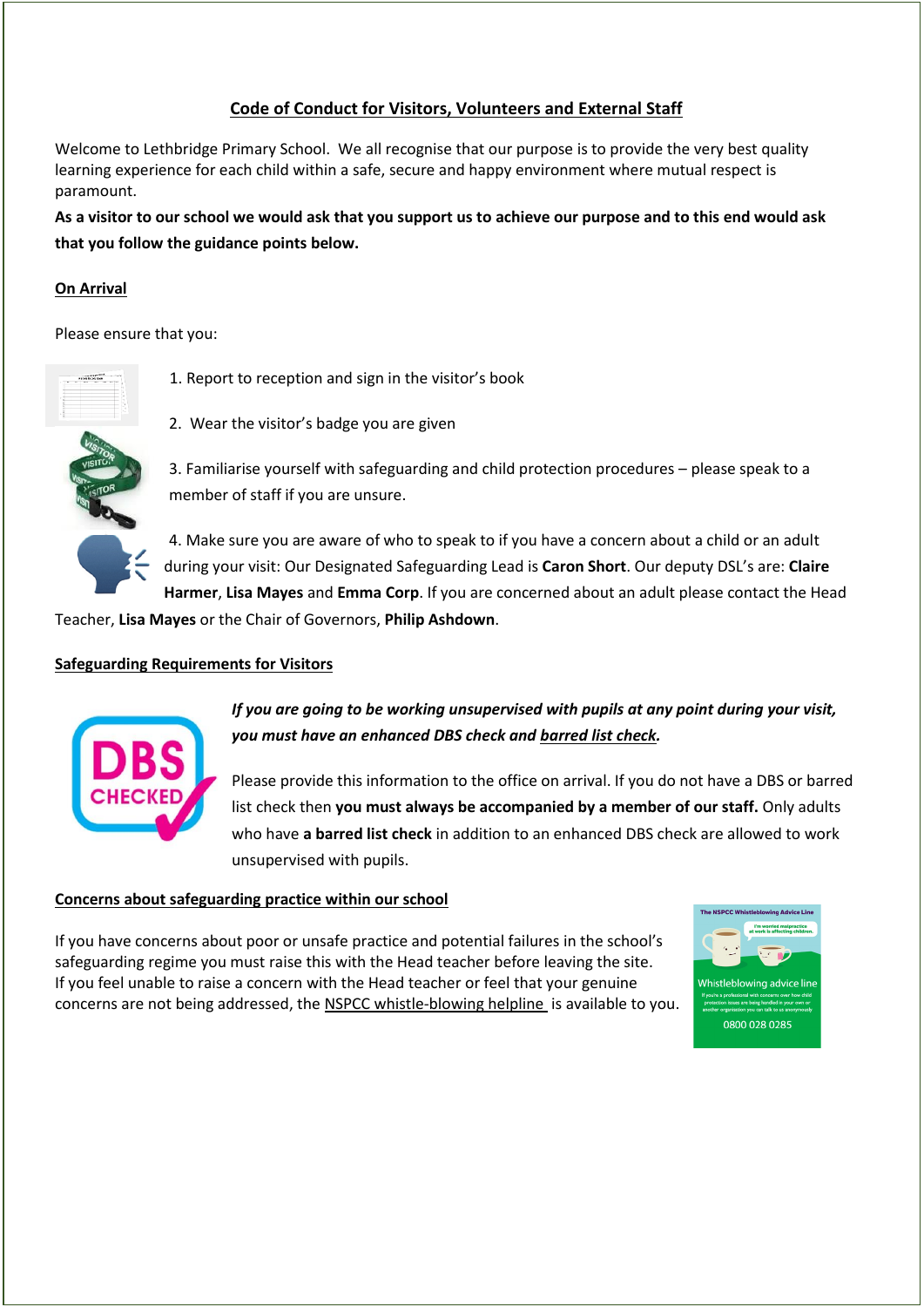#### **Confidentiality**



- You must not give your personal contact details to children for example, e-mail address, home or mobile telephone numbers, details of web based identities.
- You must not have pupils at the school as friends on any social networking site account.
- You should refrain from discussing/commenting on individual pupils, school information or staff outside of the school (including on social network site accounts).
- You should refrain from taking photographs of pupils (unless this has been agreed with the Head teacher and is part of the purpose of your visit).



### **Use of personal mobile phones**

All staff and adults working in / visiting the school are not permitted to use personal mobile phones in any areas of the school, with the exception of the staff room. We would ask that if at all possible phones are switched off or put on silent.

#### **School Trips**

If you are helping on a school trip please refrain from taking photographs of the pupils on personal mobile phones. If the class teacher would like photographs taken, you will be supplied with a school camera for this purpose.





#### **In the event of a fire**

Emergency fire evacuation procedures are displayed in every class. Please be guided by the nearest adult and exit the building promptly, making yourself known to staff at the fire assembly point.



## **Staff Toilets**

A member of staff will show you where the adult toilets are. Please note that if you do not have a DBS or barred list check then a school staff member will need to know where you are at all times.